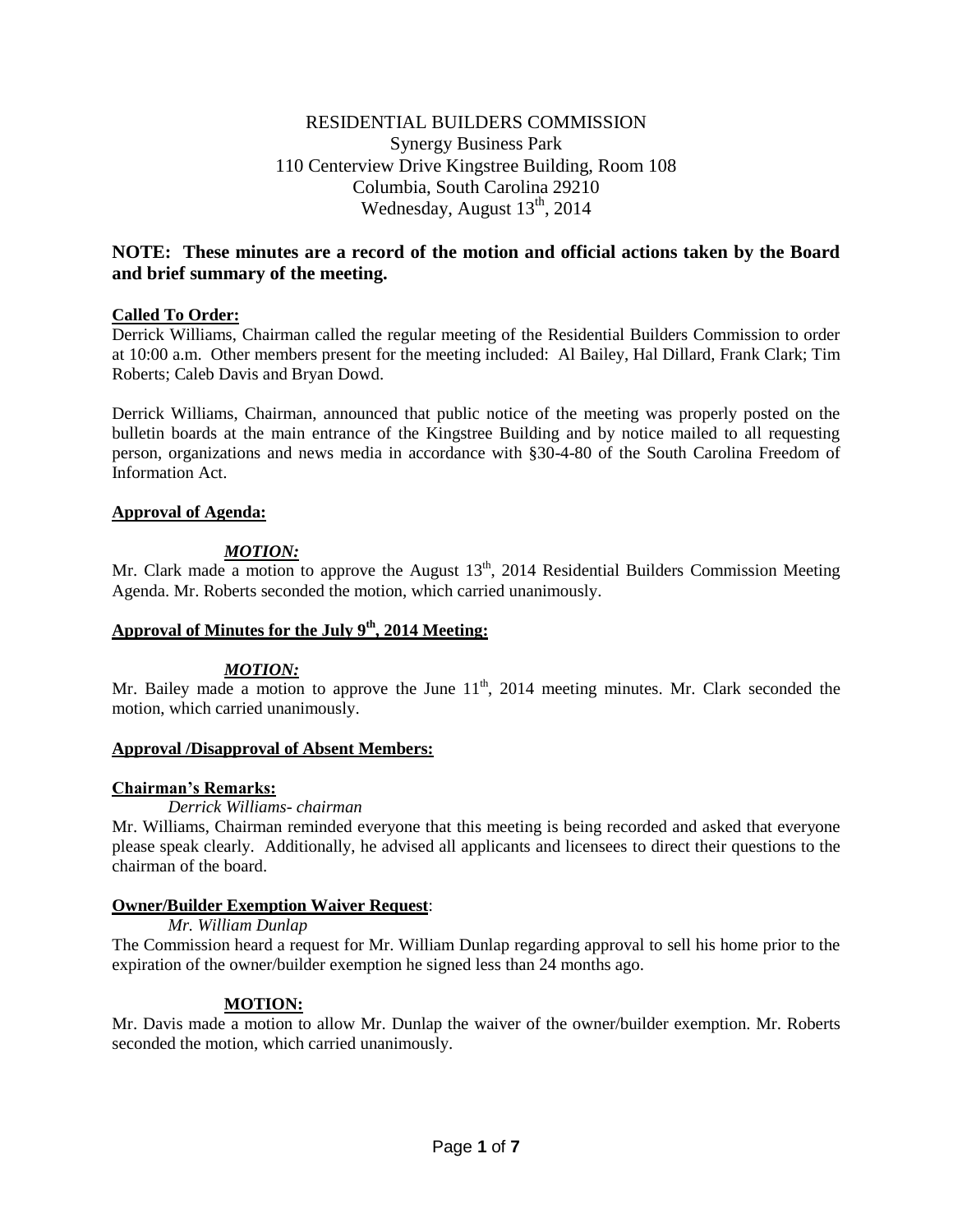#### *Mr. Ronald Davis*

The Commission heard a request for Mr. Ronald Davis regarding approval to sell his home prior to the expiration of the owner/builder exemption he signed less than 24 months ago.

### *MOTION:*

Mr. Bailey made a motion to allow Mr. Davis the waiver of the owner/builder exemption. Mr. Dillard seconded the motion, which carried unanimously.

#### **Application Reviews:**

*Mr. Dave Lunka* 

The Commission held an Application Review Hearing regarding Mr. Dave Lunka. Mr. Lunka appeared before the Commission to present testimony and waived his right to counsel.

#### *MOTION:*

Mr. Davis made a motion to allow Mr. Lunka to sit for the Residential Builder examination after he provides further documentation of experience. Mr. Roberts seconded the motion, which carried unanimously.

#### *Mr. Roger Nutt*

The Commission held an Application Review Hearing regarding Mr. Roger Nutt . Mr. Nutt did not appear to present testimony.

### *MOTION:*

There were no motions made

#### *Mr. Christopher Vaughn*

The Commission held an Application Review Hearing regarding Mr. Christopher Vaughn. Mr. Vaughn appeared before the Commission to present testimony and waived his right to counsel.

### *MOTION:*

Mr. Dowd made a motion to allow Mr. Vaughn to sit for the exam once proof of his certification course and discharge from the Arm Services has been provided to the board. Mr. Dowd seconded the motion, which carried unanimously.

### *Ms. Timothy Voegeli*

The Commission held an Application Review Hearing regarding Mr. Timothy Voegeli . Mr. Voegeli did not appear to present testimony.

### *MOTION:*

There were no motions made

### *Mr. Joseph Felz*

The Commission held an Application Review Hearing regarding Mr. Joseph Felz. Mr. Felz appeared before the Commission to present testimony and waived his right to counsel.

### *MOTION:*

Mr. Bailey made a motion to approve Mr. Felz with the requirement that he maintains a \$5,000 surety license bond at all times. Mr. Roberts seconded the motion, which carry unanimously.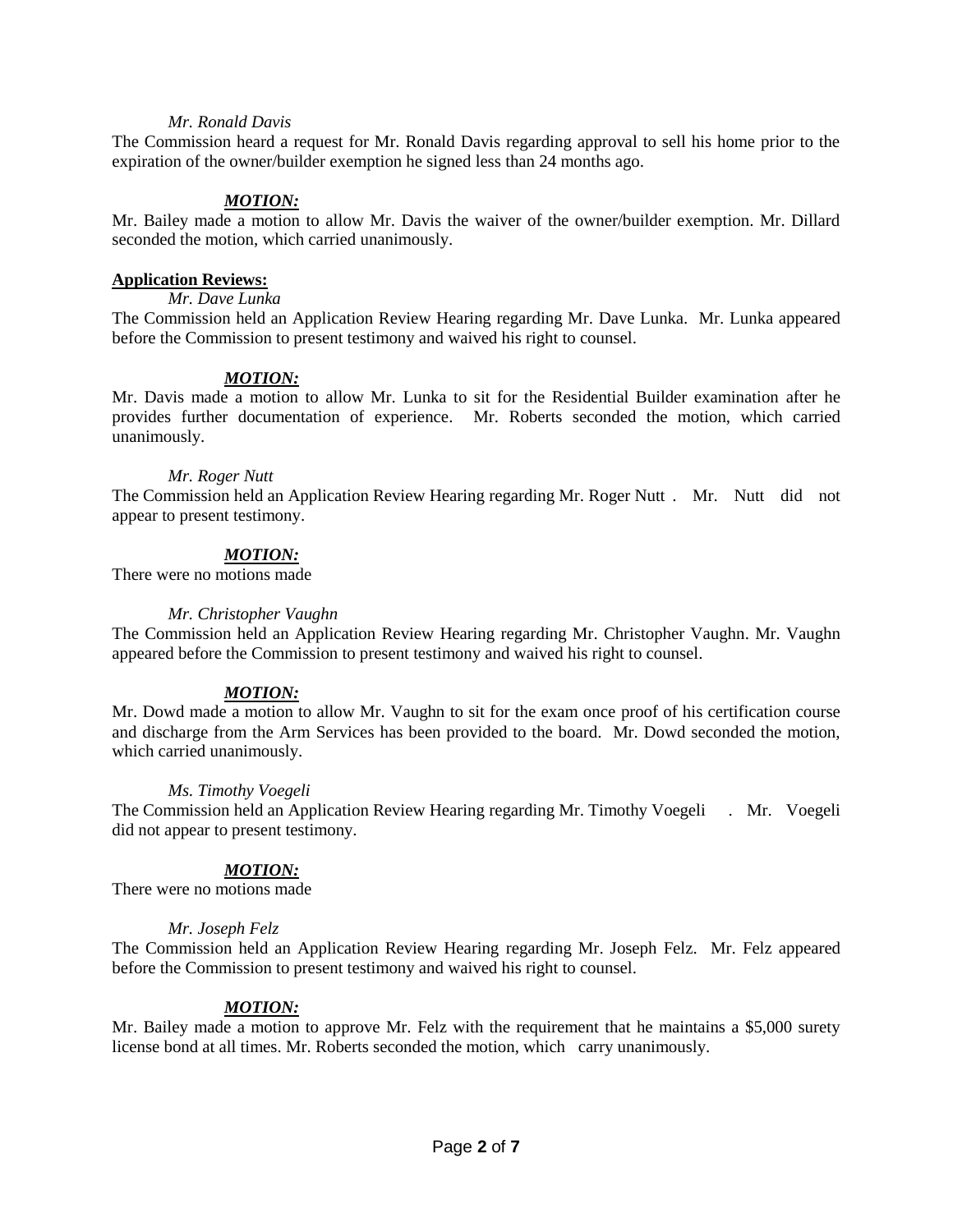#### *Mr. James E Jones*

The Commission held an Application Review Hearing regarding Mr. James E. Jones. Mr. Jones appeared before the Commission to present testimony and waived his right to counsel.

### *MOTION:*

Mr. Bailey made a motion to approved Mr. Jones for his specialty registration. Mr. Roberts seconded the motion, which carried unanimously.

#### *Mr. Peter Oakes*

The Commission held an Application Review Hearing regarding Mr. Peter Oakes. Mr. Oakes appeared before the Commission to present testimony and waived his right to counsel. He also presented a witness, Mr. Jeffery A. Wheeler.

### *MOTION:*

Mr. Bailey made a motion to allow Mr. Oakes to sit for the exam. Mr. Dowd seconded the motion, which carried unanimously.

#### *Mr. Bentley Thompson*

The Commission held an Application Review Hearing regarding Mr. Bentley Thompson. Mr. Thompson appeared before the Commission to present testimony and waived his right to counsel.

### *MOTION:*

Mr. Davis made a motion to deny Mr. Thompson's application for Residential Builders. Mr. Roberts seconded the motion, which carried unanimously

#### *Mr. Jimmy Owens*

The Commission held an Application Review Hearing regarding Mr. Jimmy Owens. Mr. Owens appeared before the Commission to present testimony and waived his right to counsel.

### *MOTION:*

Mr. Dillard made a motion to go into executive session. Mr. Dowd seconded the motion, which carried unanimously.

### *MOTION:*

Mr. Bailey made a motion to come out of executive session. Mr. Roberts seconded the motion, which carried unanimously.

### *MOTION:*

Mr. Davis made a motion to allow Mr. Owens to sit for the Residential Builders examination. Mr. Roberts seconded the motion, which did not carry unanimously. Mr. Dillard opposed.

### *Mr. Eric Giacci*

The Commission held an Application Review Hearing regarding Mr. Eric Giacci. Mr. Giacci appeared before the Commission to present testimony and waived his right to counsel.

### *MOTION:*

Mr. Bailey made a motion to approve Mr. Giacci's application for Residential Specialty Registration. Mr. Dows seconded the motion, which carried unanimously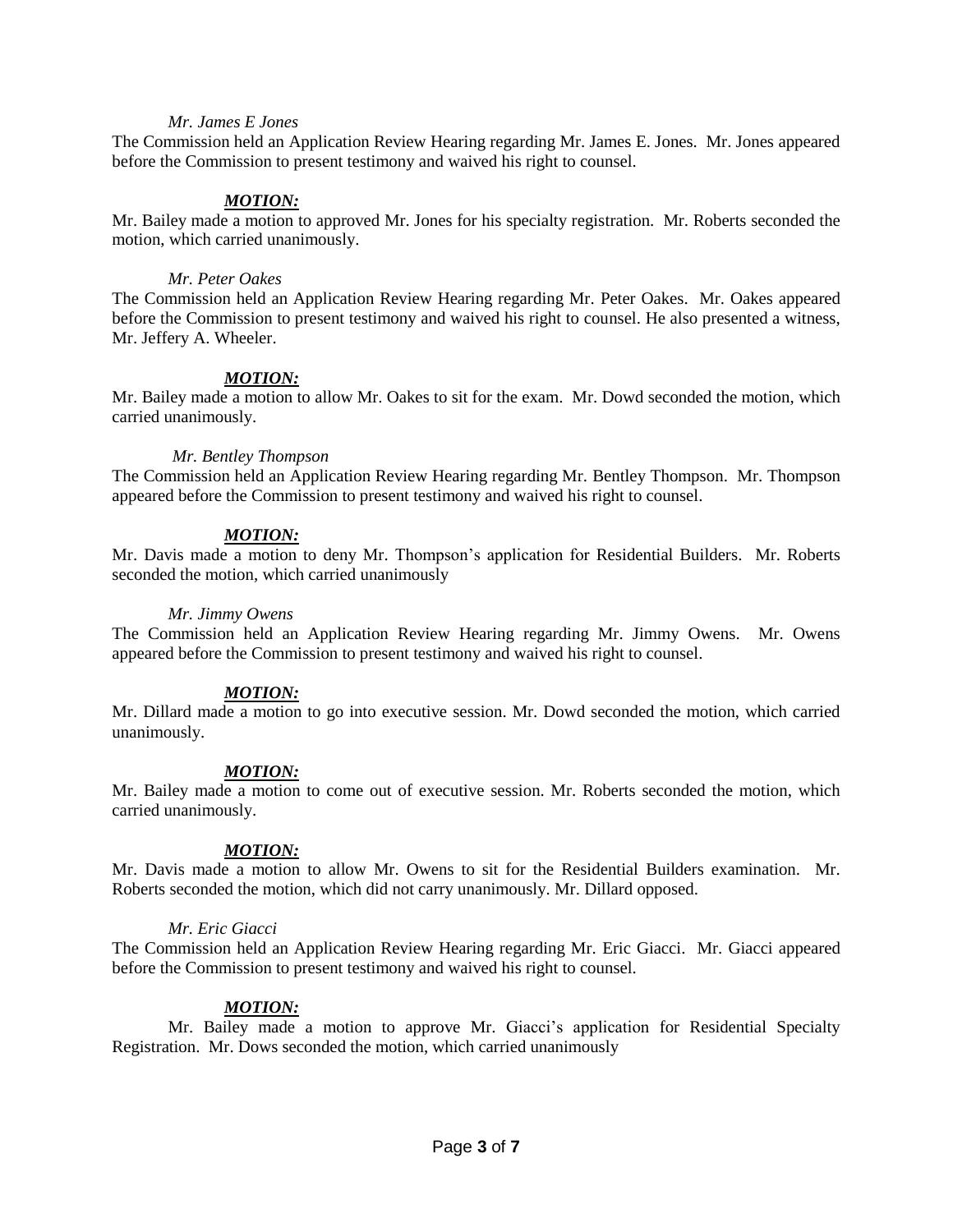#### *Mr. Milton Webb*

The Commission held an Application Review Hearing regarding Mr. Milton Webb. Mr. Webb did not appear to present testimony.

### *MOTION:*

There were no motions made.

#### *Mr. Christopher Givens*

The Commission held an Application Review Hearing regarding Mr. Christopher Givens. Mr. Givens did not appear to present testimony.

### *MOTION:*

There were no motions made.

#### *Mr. William Adams*

The Commission held a Reinstatement Review Hearing regarding Mr. William Adams. Mr. Adams did not appear to present testimony.

#### *MOTION:*

There were no motions made.

#### *Mr. Jimmy Locklear*

The Commission held an Application Review Hearing regarding Mr. Jimmy Locklear. Mr. Locklear appeared before the Commission to present testimony and waived his right to counsel.

#### *MOTION:*

Mr. Bailey made a motion to approve Mr. Locklear's application for his Residential Specialty Contractor registration. Mr. Dillard seconded the motion, which carried unanimously.

#### *Mr. Curtis Murphy*

The Commission held an Application Review Hearing regarding Mr. Curtis Murphy. Mr. Murphy appeared before the Commission to present testimony and waived his right to counsel.

### *MOTION:*

Mr. Dowd made a motion to approve Mr. Murphy's application for his Residential Specialty Contractor registration and required that he maintain a \$5,000 surety bond at all times. Mr. Bailey seconded the motion, which carried unanimously.

#### *Mr. Robert F. O' Connell*

The Commission held a Renewal Application Review Hearing regarding Mr. Robert F. O'Connell. Mr. O'Connell appeared before the Commission to present testimony and waived his right to counsel.

### *MOTION:*

Mr. Bailey made a motion to approve Mr. O'Connell's application for his Residential Specialty Registration and required that he maintain a \$5,000 surety bond at all times. Mr. Davis seconded the motion, which carried unanimously.

#### *Mr. Sylvester Golden III*

The Commission held an Application Review Hearing regarding Mr. Sylvester Golden III. Mr. Golden appeared before the Commission to present testimony and was represented by his counsel, Senator Karl Allen.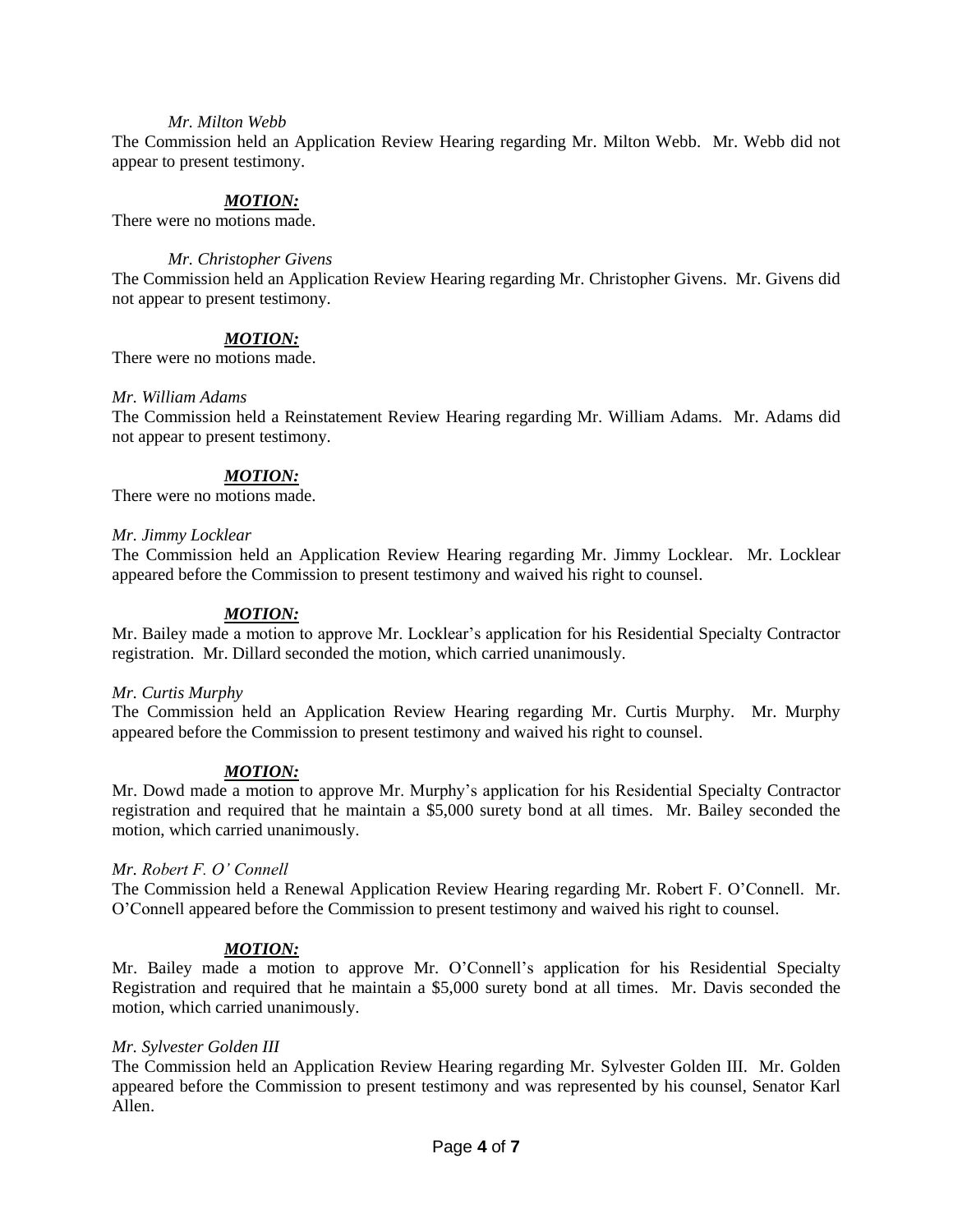### *MOTION:*

Mr. Bailey made a motion to approved Mr. Golden's renewal application for the Residential Home Builders License and lifts his suspension. Mr. Davis seconded the motion, which carried unanimously.

#### *Mr. Greg Keisler*

The Commission held a Renewal Application Review Hearing regarding Mr. Greg Keisler. Mr. Keisler appeared before the Commission to present testimony and waived his right to counsel.

### *MOTION:*

Mr. Bailey made a motion to defer action and allow Mr. Keisler's license to remain in "pending board review" status for an additional ninety (90) days and at that time he would need to reappear before the board to present further information. At that time he must provide documents regarding liens/judgments repayment plans or documents showing good faith effort on the outstanding liens or judgments. Mr. Davis seconded the motion, which carried unanimously.

### *Mr. Robert Noe*

The Commission held an Application Review Hearing regarding Mr. Robert Noe. Mr. Noe appeared before the Commission to present testimony and waived his right to counsel.

### *MOTION:*

Mr. Bailey made a motion to renew Mr. Noe's residential builder license. Mr. Davis seconded the motion, which did not carry unanimously. Mr. Dillard opposed.

#### *Curtis Hogg*

The Commission held a Review Hearing regarding Mr. Curtis Hogg. Mr. Hogg appeared before the Commission to present testimony and waived his right to counsel.

#### *MOTION:*

Mr. Dowd made a motion to approve the renewal for Mr. Hogg's residential builders license. Mr. Roberts seconded the motion, which carried unanimously.

### Joe Langley

The Commission held an Application Review Hearing regarding Mr. Joe Langley. Mr. Langley did not appear to present testimony.

### *MOTION:*

There were no motions made

#### *Joe Graham*

The Commission held an Application Review Hearing regarding Mr. Joe Graham. Mr. Graham did not appear to present testimony.

### *MOTION:*

There were no motions made.

#### *Charles Hall*

The Commission held a Review Hearing regarding Mr. Charles Hall. Mr. Hall appeared before the Commission to present testimony and waived his right to counsel.

### *MOTION:*

Mr. Roberts made a motion to approve the lift the suspension of Mr. Hall's Residential Builders license. Mr. Dowd seconded the motion, which carried unanimously.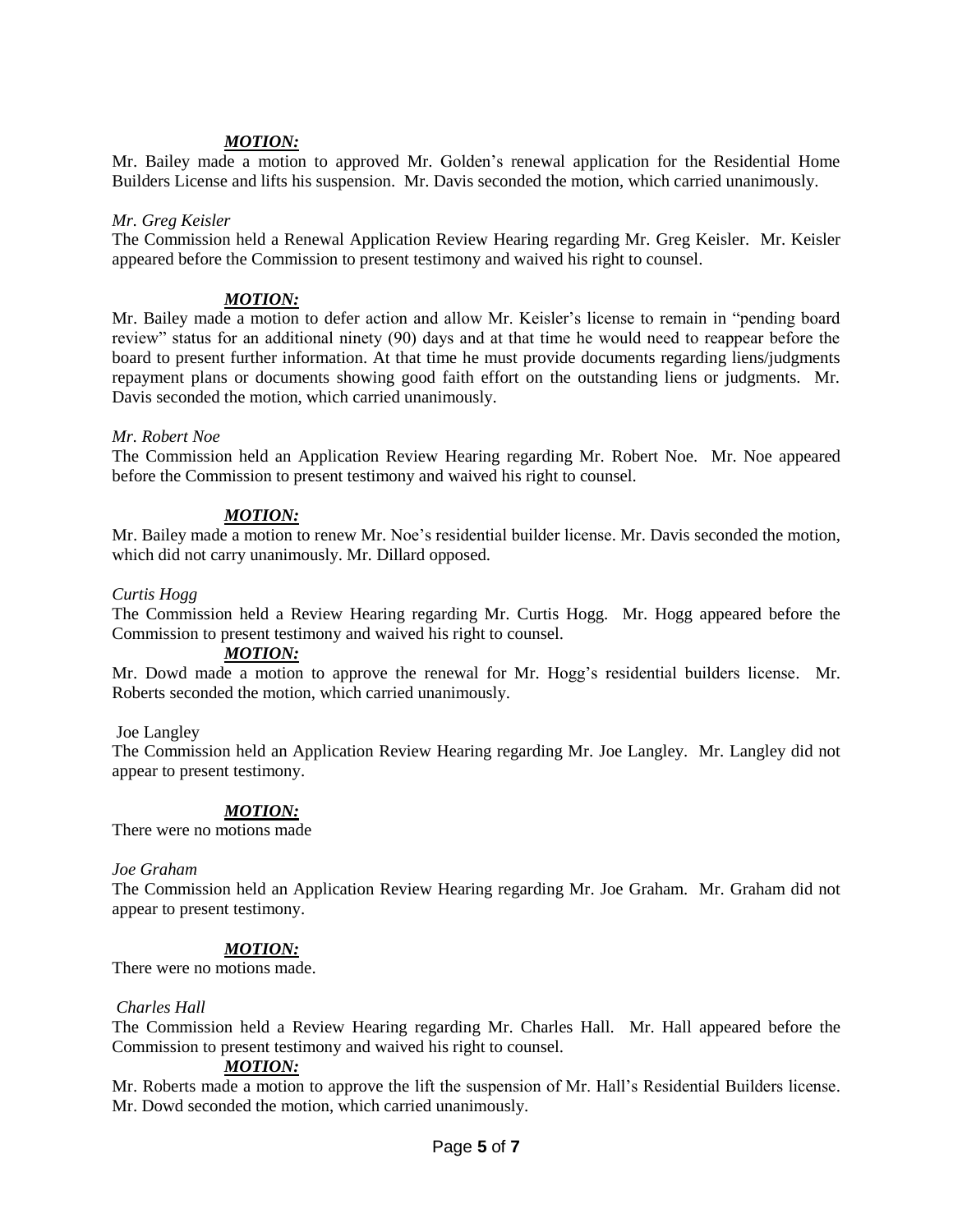### **Final Order Hearings:**

*Mr. Christopher Skinner Case# 2013-309*

The Board held a Final Order hearing regarding Mr. Christopher Skinner . Mr. Roberts recused himself. *MOTION:*

Mr. Clark made a motion to uphold the Hearing Officer's Recommendation. Mr. Davis seconded the motion, which carried unanimously.

### *Mr. Dalmor R. Reece case# 2013-430*

The Board held a Final Order hearing regarding Mr. Dalmor R. Reece. Mr. Roberts recused himself. *MOTION:*

Mr. Clark made a motion to uphold the Hearing Officer's Recommendation. Mr. Davis seconded the motion, which carried unanimously.

### *Mr. Jeffrey Tilley- case # 2013-418*

The Board held a Final Order hearing regarding Mr. Jeffrey Tilley.

### *MOTION:*

Mr. Clark made a motion to uphold the Hearing Officer's Recommendation. Mr. Davis seconded the motion, which carried unanimously.

#### *Mr. Paul Kugler case # - 2012-260*

The Board held a Final Order hearing regarding Mr. Paul Kugler.

#### *MOTION:*

Mr. Clark made a motion to uphold the Hearing Officer's Recommendation. Mr. Dowd seconded the motion, which carried unanimously.

### *Mr. John Lemieux case # - 2013-108*

The Board held a Final Order hearing regarding Mr. John Lemieux. Mr. Bailey recused himself.

### *MOTION:*

Mr. Clark made a motion to uphold the Hearing Officer's Recommendation. Mr. Roberts seconded the motion, which carried unanimously.

### *Mr. Jeffrey Ellis case # - 2013-101*

The Board held a Final Order hearing regarding Mr. Jeffrey Ellis. Mr. Bailey recused himself.

### *MOTION:*

Mr. Clark made a motion to uphold the Hearing Officer's Recommendation. Mr. Roberts seconded the motion, which carried unanimously.

### *Mr. Scott Bernard case # - 2013-213*

The Board held a Final Order hearing regarding Mr. Scott Bernard. Mr. Bailey recused himself.

### *MOTION:*

Mr. Clark made a motion to uphold the Hearing Officer's Recommendation. Mr. Dowd seconded the motion, which carried unanimously.